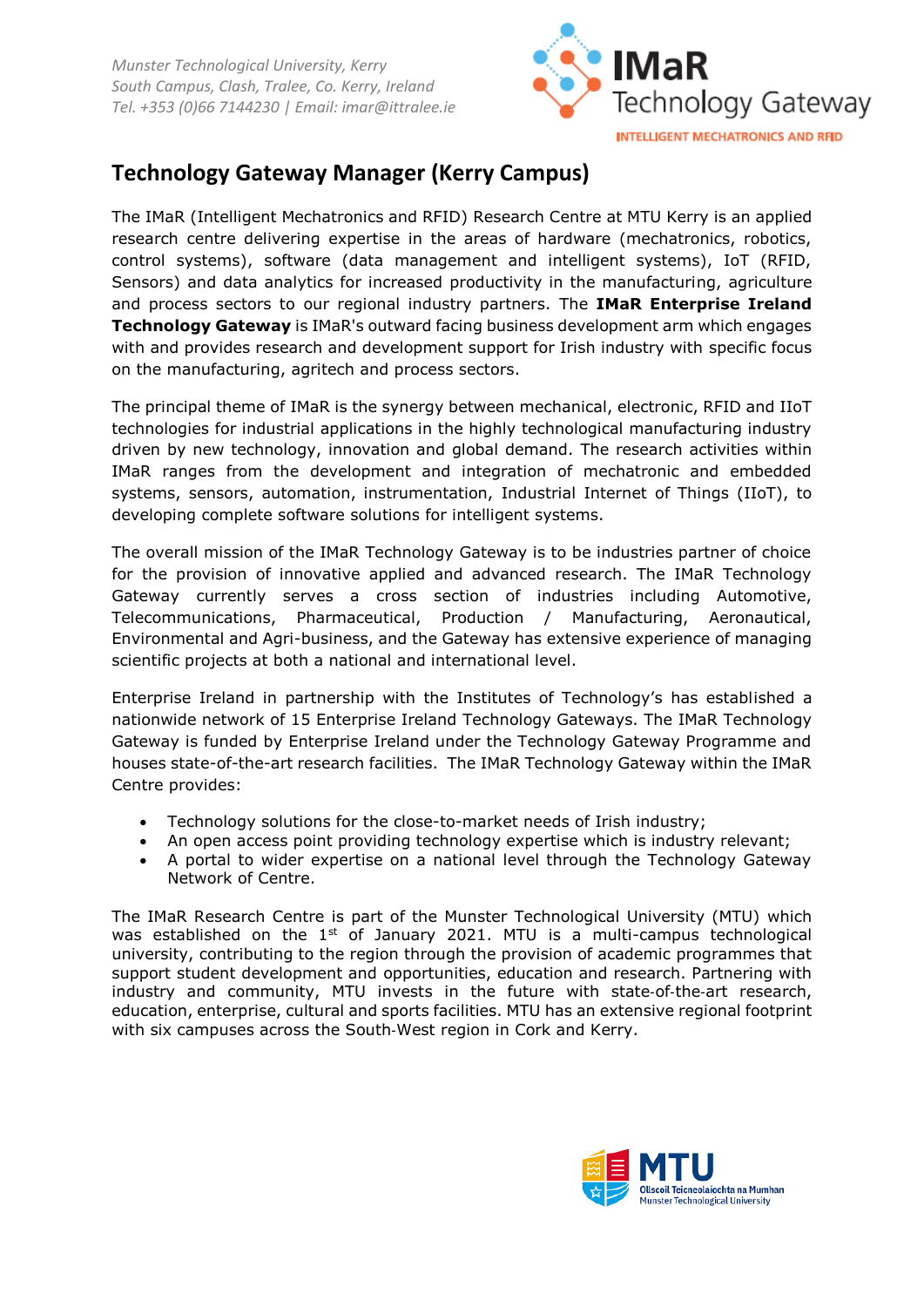

## **Job Role and Description**

The Technology Gateway Manager will drive the industry collaboration activity and commercialization focus of the Gateway. S/he will be responsible for promoting, securing and successfully delivering on the targeted level of industrial collaborative projects. The role will involve managing the industrial engagement process with Irish industry, new business development and working closely with the IMaR team, to develop and implement strategies to further progress IMaR competencies through delivering world class research for industry, as well as driving the basic applied research portfolios for each respective strand within the IMaR Technology Gateway. The IMaR Technology Gateway Manager will report to the IMaR Centre Director, Enterprise Ireland and the IMaR Industrial Steering Committee. The post is tenable up to 31st December 2022.

### **Qualifications and Experience**

- While an honours bachelor's degree in a Science or Engineering discipline is a minimum requirement, a masters or PhD is desirable.
- A minimum of 3-5 years industry experience in a relevant industrial environment.
- An ability to conceptualise and facilitate the development of commercial applications for research.
- Experience of working on industry focused innovative projects and the ability to translate the IMaR Technology Gateways technical skills into a technology offer that can deliver innovative solutions for industry partners.
- Extensive knowledge of current and emerging trends in technologies, techniques and approaches in electronic, mechanical or software engineering or related technical discline; scientific papers, patents and market intelligence on same.

### **Duties**

The appointed candidate will be required to:

- Manage the IMaR Technology Gateway's research team and research centre facilities to develop opportunities for IMaR by locating, developing, defining, negotiating, and closing business relationships with IMaR Technology Gateway Industrial clients;
- Understand an industry need from a manufacturing perspective and to translate this need as a technology solution to industrial partners;
- Promote, secure and successfully deliver on the targeted level of industrial collaborative projects;
- Develop innovative industrial partnerships, integrating the IMaR Technology Gateway, its programs and activities into the fabric of the national research infrastructure, economic landscape and broader economic development goals and strategies;